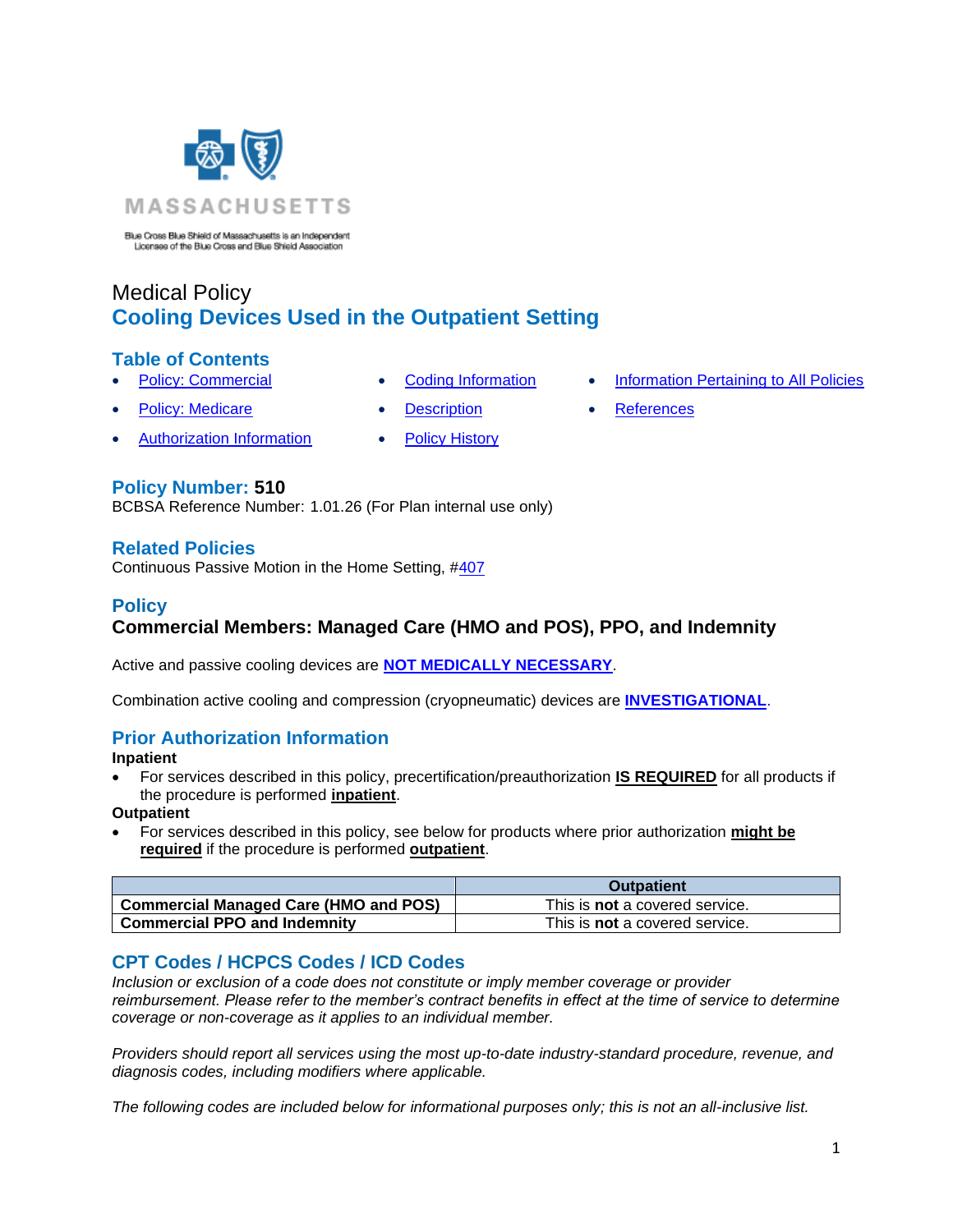### **CPT Codes**

There is no specific CPT code for this service.

#### **HCPCS Codes**

| <b>HCPCS</b><br>codes: | <b>Code Description</b>              |
|------------------------|--------------------------------------|
| E0218                  | Water circulating cold pad with pump |
| E0236                  | Pump for water circulating pad       |

#### <span id="page-1-0"></span>**Description**

#### **Cold and Compression Therapy**

Use of ice packs and various bandages and wraps following surgery or musculoskeletal and soft tissue injury is common. A variety of manually operated and mechanical continuous cooling devices are commercially available.

The standard postoperative treatment for musculoskeletal surgeries consists of cryotherapy (cold therapy) and various types of compressive wraps. Both ice packs (with or without additives to maintain temperature) and cooling devices can provide cryotherapy. Circulating cooling devices are designed to provide a constant low temperature, which might provide additional benefit compared with the more variable temperature achieved with the intermittent replacement of ice packs. Noncirculating cooling devices might also allow less variable cooling due to the larger volume of ice stored in the insulated tank and the use of circulated ice water.

#### **Noncirculating Cooling Devices**

The CryoCuff® and Polar Care Cub devices are examples of passive, noncirculating cooling devices. The CryoCuff device consists of an insulated container filled with iced water that is attached to a compressive cuff. When the CryoCuff container is raised, the water fills and pressurizes the cuff. The amount of pressure is proportional to the height of the container. When body heat warms the water, the cooler is lowered and water drained. The cooler is then raised above the affected limb, and cold water refills the compressive cuff. The Polar Care Cub unit consists of pads held in place with elastic straps, which may also provide compression. The pads are attached to a built-in hand pump that circulates the water through the pads at the same time as increasing the compression around the joint.

#### **Circulating Cooling Devices**

In active, circulating cooling devices, a motorized pump circulates chilled water and may also provide pneumatic compression. For example, the AutoChill® device, which may be used with a CryoCuff, consists of a pump that automatically exchanges water from the cuff to the cooler, eliminating the need for manual water recycling. The Hot/Ice Thermal Blanket is another circulating cooling device. It consists of 2 rubber pads connected by a rubber hose to the main cooling unit. Fluid is circulated via the hose through the thermal blankets. The temperature of the fluid is controlled by the main unit and can be either hot or cold. The Game Ready™ Accelerated Recovery System is a circulating cooling device combined with a pneumatic component. The system consists of various soft wraps and a computer-control unit to circulate the water through the wraps and to provide intermittent pneumatic compression. The Hilotherm® Clinic circulates cooled water through preshaped thermoplastic polyurethane facial masks for use after different types of facial surgery. ThermaZone® provides thermal therapy with pads specific to various joints as well as different areas of the head (front, sides, back, eyes). CTM™ 5000 and cTreatment are computer-controlled devices that provide cooling at a specific (11°C) and continuous temperature.

#### **Summary**

Cooling devices use chilled water to decrease the local temperature of tissue. There are a variety of cooling devices available, ranging from gravity-fed devices that manually fill with iced water, to motorized units that both cool and circulate chilled water. These devices are typically used when ice packs would normally be applied (eg, after orthopedic surgical procedures).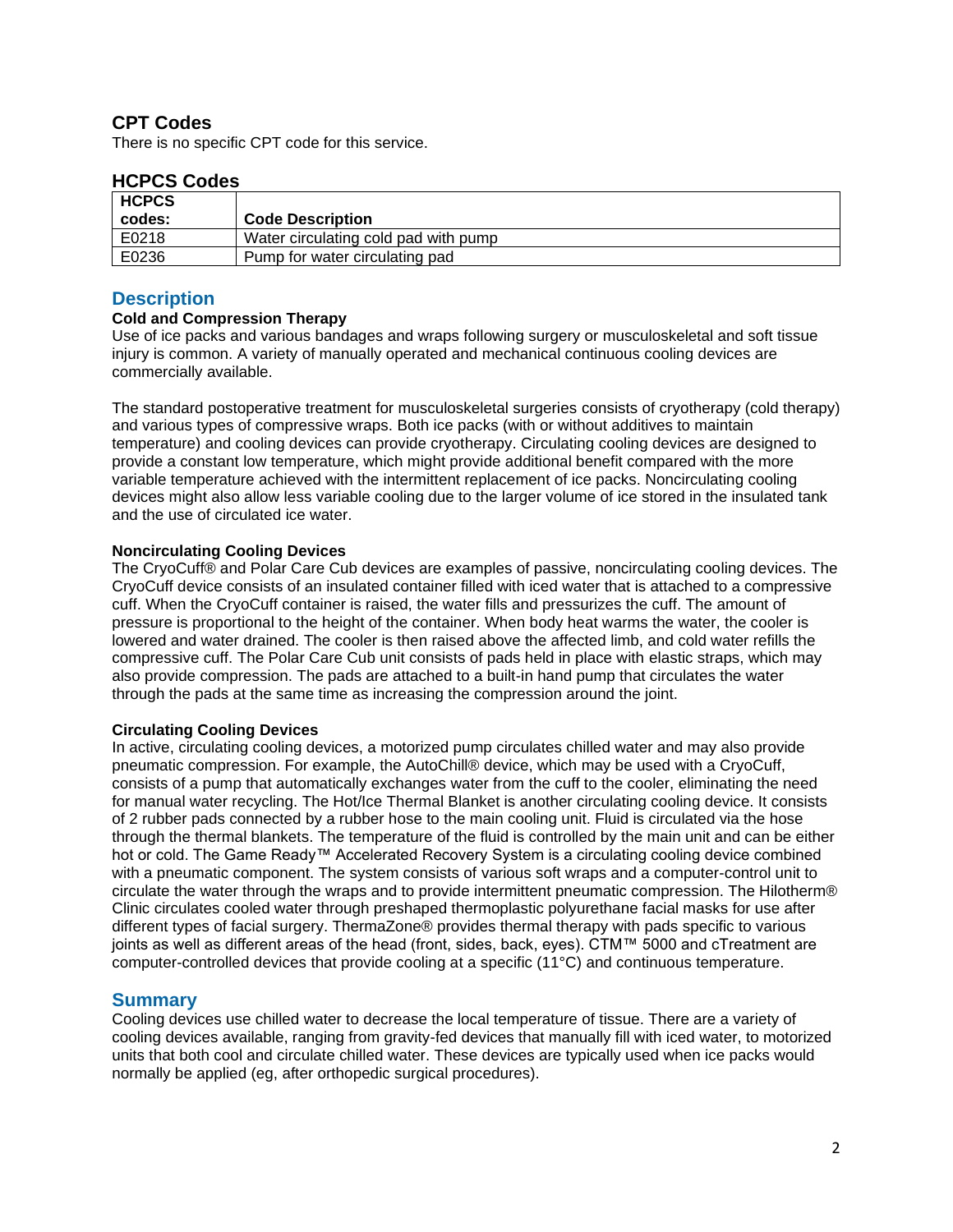For individuals who have pain and/or swelling after knee surgery who receive a cooling device, the evidence includes several randomized controlled trials (RCTs) and a case-control study. Relevant outcomes are symptoms, functional outcomes, medication use, and resource utilization. Evidence on manually operated passive noncirculating cooling devices is limited by the control condition used in the trials. Studies on manually operated passive noncirculating cooling devices were limited by the control condition used in the trials. Studies that used either a no-icing control or infrequent ice applications did not provide sufficient evidence of comparative efficacy. Other studies provided no information on the frequency of ice changes, limiting interpretation of the results. Several randomized trials have compared active circulating cooling devices with standard intermittent icing or cold packs, and 2 of the larger trials found no significant benefit of the continuous cooling devices. The evidence is insufficient to determine the effects of the technology on health outcomes.

For individuals who have pain and/or swelling after shoulder surgery who receive a cooling device, the evidence includes 2 RCTs. Relevant outcomes include symptoms, functional outcomes, medication use, and resource utilization. Evidence found that use of compressive cryotherapy produced no significant reduction in pain or medication use compared with the standard ice wrap. The evidence is insufficient to determine the effects of the technology on health outcomes.

For individuals who have pain and/or swelling after facial surgery who receive a cooling device, the evidence includes several small RCTs and a pilot study. Relevant outcomes include symptoms, functional outcomes, medication use, and resource utilization. There have been mixed results regarding the intervention's efficacy in reducing neurologic problems as well as improving eye motility, diplopia, mandible functioning, and mouth opening compared with conventional cooling regimens. The evidence is insufficient to determine the effects of the technology on health outcomes.

| <b>Date</b>    | <b>Action</b>                                                                        |
|----------------|--------------------------------------------------------------------------------------|
| 4/2022         | Annual policy review. Policy statements unchanged.                                   |
| 4/2021         | Annual policy review. Policy statements unchanged.                                   |
| 1/2021         | Medicare information removed. See MP #132 Medicare Advantage Management for          |
|                | local coverage determination and national coverage determination reference.          |
| 5/2020         | Annual policy review. Description, summary, and references updated. Policy           |
|                | statements unchanged.                                                                |
| 4/2019         | Annual policy review. Description, summary, and references updated. Policy           |
|                | statements unchanged.                                                                |
| 4/2018         | Annual policy review. Description, summary, and references updated. Policy           |
|                | statements unchanged.                                                                |
| 11/2017        | Annual policy review. New references added.                                          |
| 11/2016        | Annual policy review. New references added.                                          |
| 7/2014         | Annual policy review. New references added.                                          |
| 10/2013        | Annual policy review. Investigational indications clarified. Effective 10/1/2013.    |
| 8/2013         | Annual policy review. New investigational indications described. Effective 8/1/2013. |
| 11/2011-4/2012 | Medical policy ICD 10 remediation: Formatting, editing and coding updates. No        |
|                | changes to policy statements.                                                        |
| 6/2011         | Reviewed - Medical Policy Group - Orthopedics, Rehabilitation Medicine, and          |
|                | Rheumatology. No changes to policy statements.                                       |
| 5/2011         | New policy, effective 5/2011, describing ongoing non-coverage.                       |

#### <span id="page-2-1"></span>**Policy History**

#### <span id="page-2-0"></span>**Information Pertaining to All Blue Cross Blue Shield Medical Policies**

Click on any of the following terms to access the relevant information: [Medical Policy Terms of Use](http://www.bluecrossma.org/medical-policies/sites/g/files/csphws2091/files/acquiadam-assets/Medical_Policy_Terms_of_Use_prn.pdf) [Managed Care Guidelines](http://www.bluecrossma.org/medical-policies/sites/g/files/csphws2091/files/acquiadam-assets/Managed_Care_Guidelines_prn.pdf) [Indemnity/PPO Guidelines](http://www.bluecrossma.org/medical-policies/sites/g/files/csphws2091/files/acquiadam-assets/Indemnity_and_PPO_Guidelines_prn.pdf) [Clinical Exception Process](http://www.bluecrossma.org/medical-policies/sites/g/files/csphws2091/files/acquiadam-assets/Clinical_Exception_Process_prn.pdf) [Medical Technology Assessment Guidelines](http://www.bluecrossma.org/medical-policies/sites/g/files/csphws2091/files/acquiadam-assets/Medical_Technology_Assessment_Guidelines_prn.pdf)